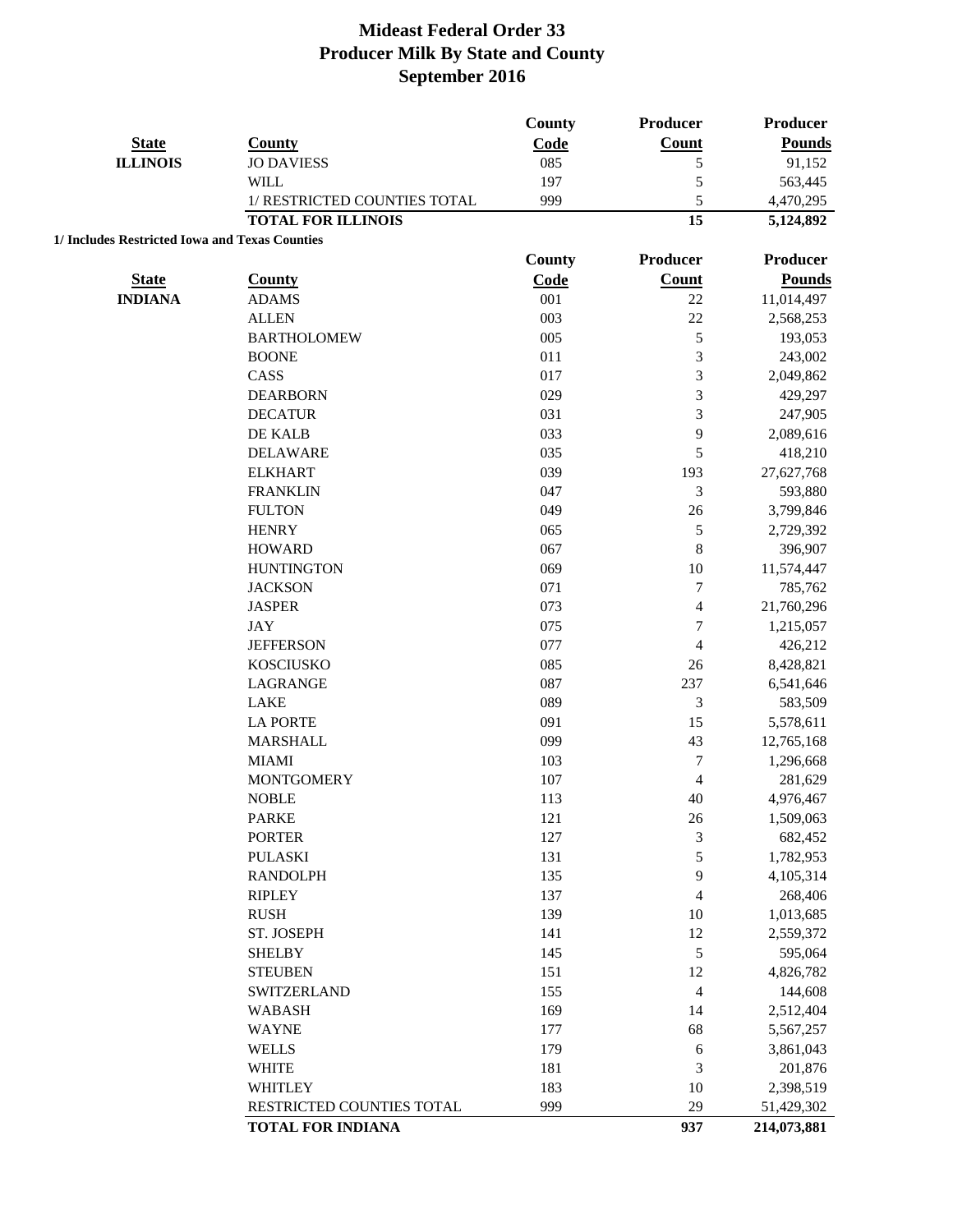|                 |                                                    | <b>County</b> | <b>Producer</b>          | <b>Producer</b> |
|-----------------|----------------------------------------------------|---------------|--------------------------|-----------------|
| <b>State</b>    | <b>County</b>                                      | Code          | <b>Count</b>             | <b>Pounds</b>   |
| <b>KENTUCKY</b> | <b>CHRISTIAN</b>                                   | 047           | 5                        | 30,972          |
|                 | RESTRICTED COUNTIES TOTAL                          | 999           | 16                       | 1,031,547       |
|                 | <b>TOTAL FOR KENTUCKY</b>                          |               | 21                       | 1,062,519       |
|                 |                                                    | County        | Producer                 | Producer        |
| <b>State</b>    | <b>County</b>                                      | Code          | <b>Count</b>             | <b>Pounds</b>   |
| <b>MARYLAND</b> | 2/ GARRETT                                         | 023           | 43                       | 2,696,620       |
|                 | 2/ Includes Restricted Counties TOTAL FOR MARYLAND |               | 43                       | 2,696,620       |
|                 |                                                    |               |                          |                 |
| <b>State</b>    | <b>County</b>                                      | Code          | <b>Count</b>             | <b>Pounds</b>   |
| <b>MICHIGAN</b> | <b>ALCONA</b>                                      | 001           | 5                        | 792,540         |
|                 | <b>ALGER</b>                                       | 003           | 3                        | 152,589         |
|                 | <b>ALLEGAN</b>                                     | 005           | 67                       | 27,375,480      |
|                 | <b>ALPENA</b>                                      | 007           | 29                       | 3,004,871       |
|                 | <b>ARENAC</b>                                      | 011           | 22                       | 5,064,528       |
|                 | <b>BARRY</b>                                       | 015           | 30                       | 25,345,915      |
|                 | <b>BAY</b>                                         | 017           | 5                        | 1,548,718       |
|                 | <b>BERRIEN</b>                                     | 021           | 8                        | 4,252,310       |
|                 | <b>BRANCH</b>                                      | 023           | 19                       | 6,272,767       |
|                 | <b>CALHOUN</b>                                     | 025           | 21                       | 7,549,609       |
|                 | CASS                                               | 027           | 3                        | 743,407         |
|                 | <b>CHARLEVOIX</b>                                  | 029           | $\overline{\mathcal{L}}$ | 359,395         |
|                 | <b>CHEBOYGAN</b>                                   | 031           | 4                        | 102,953         |
|                 | <b>CHIPPEWA</b>                                    | 033           | 7                        | 867,789         |
|                 | <b>CLARE</b>                                       | 035           | 27                       | 4,239,851       |
|                 | <b>CLINTON</b>                                     | 037           | 54                       | 71,969,553      |
|                 | <b>DELTA</b>                                       | 041           | 4                        | 556,503         |
|                 | <b>EATON</b>                                       | 045           | 25                       | 2,409,661       |
|                 | <b>GENESEE</b>                                     | 049           | $\boldsymbol{7}$         | 1,860,629       |
|                 | <b>GLADWIN</b>                                     | 051           | 7                        | 759,450         |
|                 | <b>GRAND TRAVERSE</b>                              | 055           | 3                        | 22,600          |
|                 | <b>GRATIOT</b>                                     | 057           | 35                       | 70,672,729      |
|                 | <b>HILLSDALE</b>                                   | 059           | 29                       |                 |
|                 |                                                    |               |                          | 9,278,484       |
|                 | <b>HURON</b><br><b>INGHAM</b>                      | 063           | 67                       | 71,876,328      |
|                 |                                                    | 065           | 23                       | 8,883,994       |
|                 | <b>IONIA</b>                                       | 067           | 47                       | 29,803,271      |
|                 | <b>IOSCO</b>                                       | 069           | 13                       | 2,129,095       |
|                 | <b>ISABELLA</b>                                    | 073           | 41                       | 17,282,384      |
|                 | <b>JACKSON</b>                                     | 075           | 16                       | 6,802,998       |
|                 | <b>KALAMAZOO</b>                                   | 077           | $\overline{7}$           | 10,641,205      |
|                 | <b>KENT</b>                                        | 081           | 32                       | 10,250,699      |
|                 | <b>LAPEER</b>                                      | 087           | 29                       | 3,406,406       |
|                 | <b>LEELANAU</b>                                    | 089           | 4                        | 26,769          |
|                 | <b>LENAWEE</b>                                     | 091           | $26\,$                   | 34,716,283      |
|                 | <b>LIVINGSTON</b>                                  | 093           | $10\,$                   | 3,766,451       |
|                 | <b>MACOMB</b>                                      | 099           | $\mathfrak s$            | 317,958         |
|                 | <b>MARQUETTE</b>                                   | 103           | $\mathfrak{Z}$           | 205,348         |
|                 | <b>MASON</b>                                       | 105           | 15                       | 475,280         |
|                 | <b>MECOSTA</b>                                     | 107           | $20\,$                   | 4,442,114       |
|                 | <b>MENOMINEE</b>                                   | 109           | 14                       | 521,307         |
|                 | <b>MIDLAND</b>                                     | 111           | 3                        | 199,319         |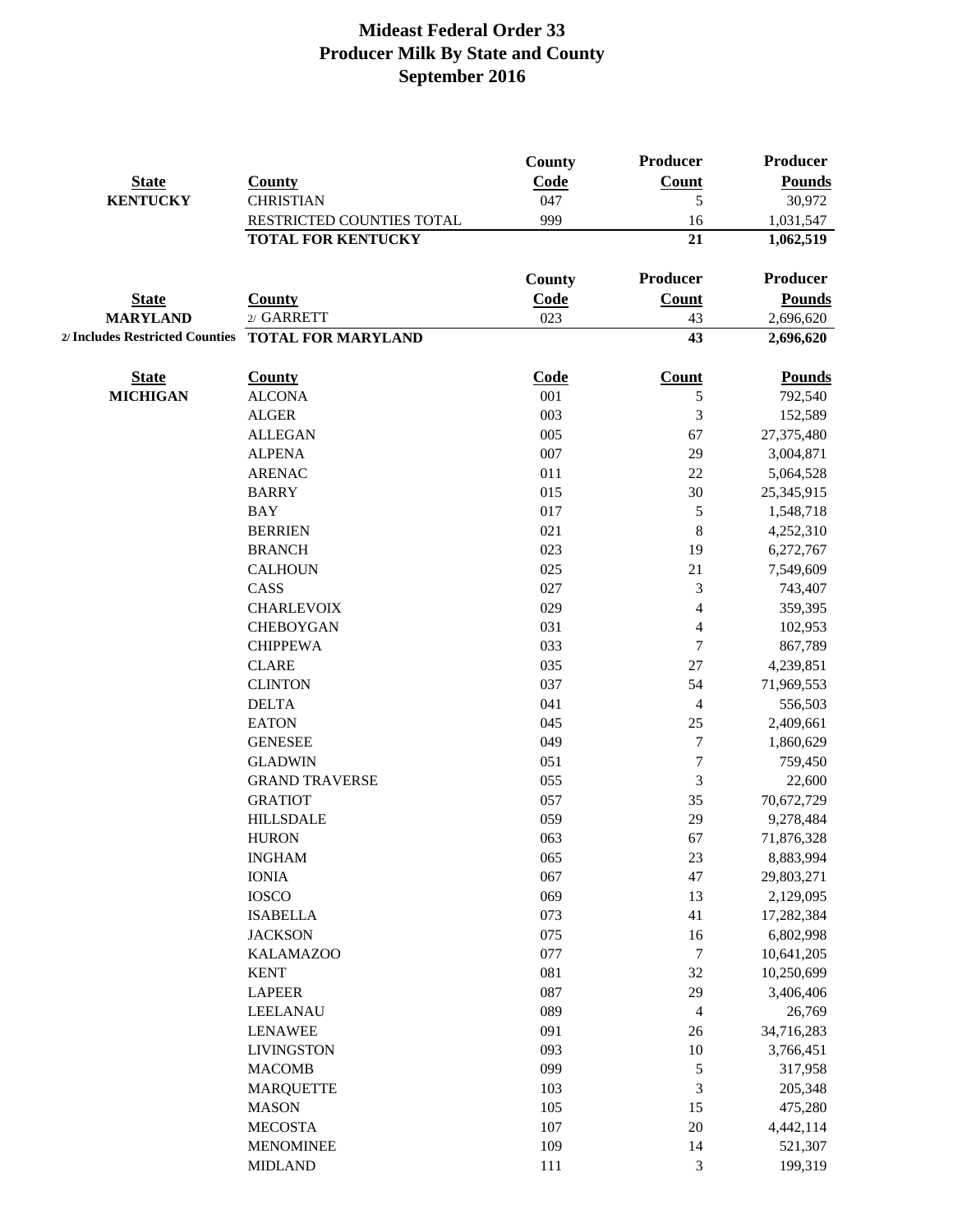|                  |                            | County      | <b>Producer</b> | Producer        |
|------------------|----------------------------|-------------|-----------------|-----------------|
| <b>State</b>     | <b>County</b>              | Code        | Count           | <b>Pounds</b>   |
| <b>MICHIGAN</b>  | <b>MISSAUKEE</b>           | 113         | 44              | 36,292,208      |
|                  | <b>MONROE</b>              | 115         | $\overline{4}$  | 644,259         |
|                  | <b>MONTCALM</b>            | 117         | 51              | 15,286,653      |
|                  | <b>MONTMORENCY</b>         | 119         | $\overline{7}$  | 410,415         |
|                  | <b>MUSKEGON</b>            | 121         | 14              | 12,857,410      |
|                  | <b>NEWAYGO</b>             | 123         | 47              | 6,997,281       |
|                  | <b>OCEANA</b>              | 127         | $\,8\,$         | 140,042         |
|                  | <b>OGEMAW</b>              | 129         | 40              | 9,074,058       |
|                  | <b>OSCEOLA</b>             | 133         | 37              | 12,801,975      |
|                  | <b>OSCODA</b>              | 135         | 10              | 449,210         |
|                  | <b>OTTAWA</b>              | 139         | 59              | 49,385,861      |
|                  | PRESQUE ISLE               | 141         | 9               | 322,980         |
|                  | <b>SAGINAW</b>             | 145         | 16              | 4,639,024       |
|                  | <b>ST. CLAIR</b>           | 147         | 11              | 1,951,095       |
|                  | ST. JOSEPH                 | 149         | 25              | 7,597,450       |
|                  | <b>SANILAC</b>             | 151         | 94              | 53,946,040      |
|                  | <b>SHIAWASSEE</b>          | 155         | 18              | 5,326,977       |
|                  | <b>TUSCOLA</b>             | 157         | 41              | 27,579,468      |
|                  | <b>VAN BUREN</b>           | 159         | 11              | 5,988,889       |
|                  | WASHTENAW                  | 161         | 19              | 3,695,496       |
|                  | <b>WEXFORD</b>             | 165         | 12              | 983,734         |
|                  | RESTRICTED COUNTIES TOTAL  | 999         | 16              | 2,256,182       |
|                  | <b>TOTAL FOR MICHIGAN</b>  |             | 1,386           | 709,576,247     |
|                  |                            | County      | <b>Producer</b> | <b>Producer</b> |
| <b>State</b>     | <b>County</b>              | Code        | Count           | <b>Pounds</b>   |
| <b>MINNESOTA</b> | <b>OTTER TAIL</b>          | 111         | 6               | 365,679         |
|                  | <b>STEARNS</b>             | 145         | 6               | 372,584         |
|                  | <b>TODD</b>                | 153         | 12              | 124,511         |
|                  | RESTRICTED COUNTIES TOTAL  | 999         | 3               | 196,847         |
|                  | <b>TOTAL FOR MINNESOTA</b> |             | 27              | 1,059,621       |
|                  |                            | County      | Producer        | <b>Producer</b> |
| <b>State</b>     | <b>County</b>              | Code        | Count           | <b>Pounds</b>   |
| <b>NEW YORK</b>  | CATTARAUGUS                | 009         | 54              | 16,499,730      |
|                  | <b>CHAUTAUQUA</b>          | 013         | 120             | 27,890,663      |
|                  | <b>ERIE</b>                | 029         | 11              | 3,228,195       |
|                  | <b>GENESEE</b>             | 037         | 4               | 4,965,938       |
|                  | <b>LIVINGSTON</b>          | 051         | 6               | 8,317,838       |
|                  | <b>WYOMING</b>             | 121         | 9               | 19,443,348      |
|                  | RESTRICTED COUNTIES TOTAL  | 999         | 6               | 6,080,740       |
|                  | <b>TOTAL FOR NEW YORK</b>  |             | 210             | 86,426,452      |
|                  |                            |             | <b>Producer</b> | <b>Producer</b> |
| <b>State</b>     | <b>County</b>              | <b>Code</b> | Count           | <b>Pounds</b>   |
| <b>OHIO</b>      | <b>ADAMS</b>               | 001         | 18              | 1,160,470       |
|                  | <b>ALLEN</b>               | 003         | $\overline{4}$  | 1,163,601       |
|                  | <b>ASHLAND</b>             | 005         | 52              | 14,348,018      |
|                  | <b>ASHTABULA</b>           | 007         | 29              | 5,997,430       |
|                  | <b>ATHENS</b>              | 009         | $\,8\,$         | 460,559         |
|                  | <b>AUGLAIZE</b>            | 011         | 42              | 6,503,868       |
|                  | <b>BELMONT</b>             | 013         | 11              | 1,002,602       |
|                  | <b>BROWN</b>               | 015         | 8               | 586,289         |
|                  | <b>BUTLER</b>              | 017         | 3               | 83,145          |
|                  |                            |             |                 |                 |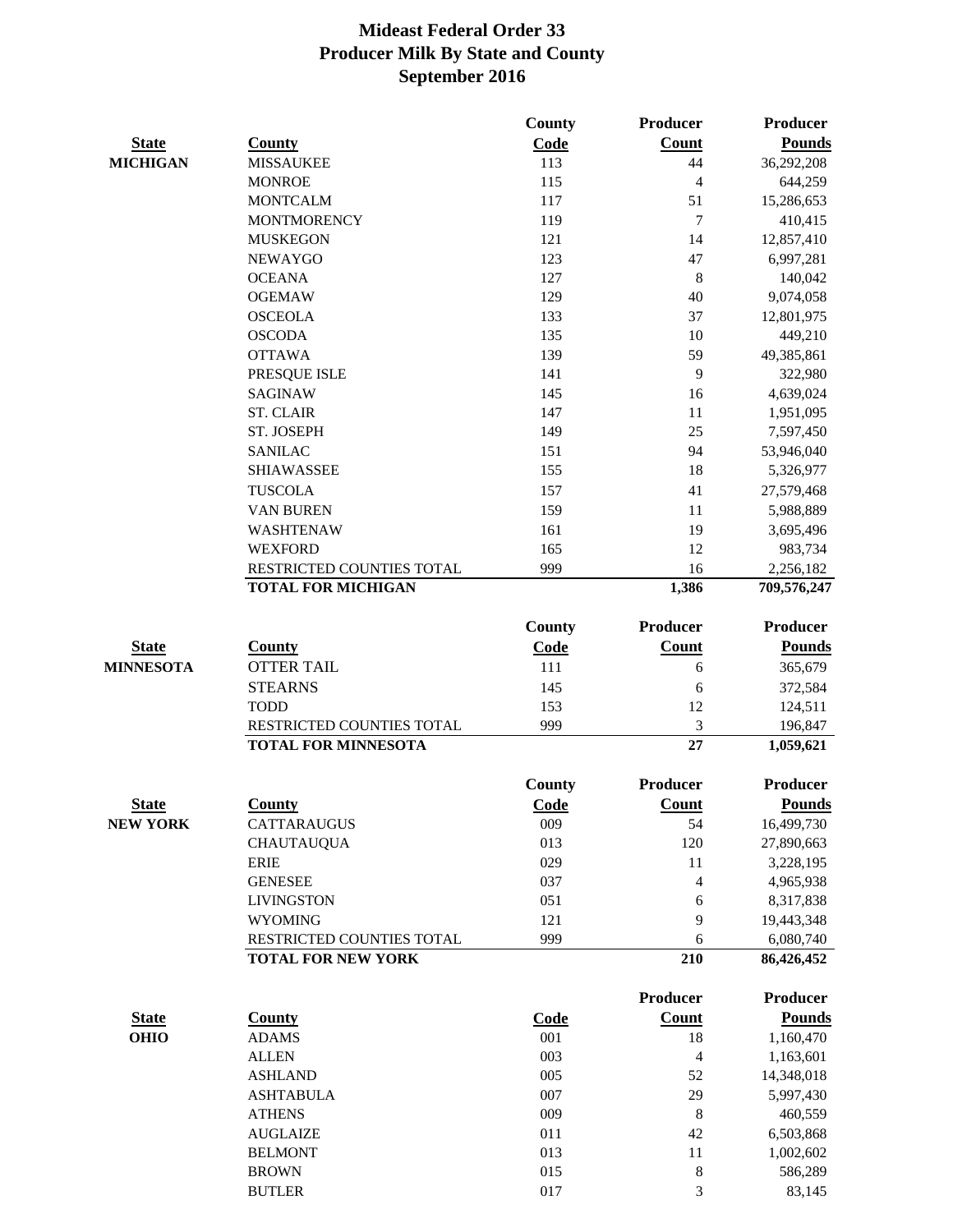|              |                   |      | Producer                 | <b>Producer</b> |
|--------------|-------------------|------|--------------------------|-----------------|
| <b>State</b> | <b>County</b>     | Code | Count                    | <b>Pounds</b>   |
| <b>OHIO</b>  | <b>CARROLL</b>    | 019  | 30                       | 2,505,437       |
|              | <b>CHAMPAIGN</b>  | 021  | 11                       | 1,050,901       |
|              | <b>CLARK</b>      | 023  | 4                        | 6,063,734       |
|              | <b>CLINTON</b>    | 027  | 6                        | 505,069         |
|              | <b>COLUMBIANA</b> | 029  | 77                       | 13,064,439      |
|              | <b>COSHOCTON</b>  | 031  | 25                       | 2,387,949       |
|              | <b>CRAWFORD</b>   | 033  | $\,8\,$                  | 2,971,486       |
|              | <b>DARKE</b>      | 037  | 41                       | 8,983,758       |
|              | <b>DEFIANCE</b>   | 039  | 10                       | 7,688,020       |
|              | <b>DELAWARE</b>   | 041  | $\overline{\mathcal{L}}$ | 128,928         |
|              | <b>FAIRFIELD</b>  | 045  | $10\,$                   | 535,615         |
|              | <b>FAYETTE</b>    | 047  | 5                        | 765,027         |
|              | <b>FULTON</b>     | 051  | 11                       | 4,813,000       |
|              | <b>GALLIA</b>     | 053  | 7                        | 323,137         |
|              | <b>GEAUGA</b>     | 055  | 53                       | 4,046,659       |
|              | <b>GREENE</b>     | 057  | 4                        | 1,084,061       |
|              | <b>GUERNSEY</b>   | 059  | 5                        | 488,862         |
|              | <b>HANCOCK</b>    | 063  | 3                        | 1,321,236       |
|              | <b>HARDIN</b>     | 065  | 9                        | 8,610,276       |
|              | <b>HARRISON</b>   | 067  | 6                        | 381,849         |
|              | <b>HENRY</b>      | 069  | 8                        | 4,061,853       |
|              | <b>HIGHLAND</b>   | 071  | 33                       | 2,477,468       |
|              | <b>HOLMES</b>     | 075  | 170                      | 13,405,844      |
|              | <b>HURON</b>      | 077  | 49                       | 6,304,361       |
|              | <b>JACKSON</b>    | 079  | 5                        | 101,097         |
|              | <b>JEFFERSON</b>  | 081  | 7                        | 702,872         |
|              | <b>KNOX</b>       | 083  | 31                       | 8,652,972       |
|              | <b>LICKING</b>    | 089  | 12                       | 4,191,811       |
|              | <b>LOGAN</b>      | 091  | 30                       | 3,664,322       |
|              | <b>LORAIN</b>     | 093  | 17                       | 1,674,423       |
|              | <b>MADISON</b>    | 097  | 11                       | 14,561,722      |
|              | <b>MAHONING</b>   | 099  | 31                       | 6,096,860       |
|              | <b>MARION</b>     | 101  | 4                        | 6,852,466       |
|              | <b>MEDINA</b>     | 103  | 22                       | 3,892,283       |
|              | <b>MEIGS</b>      | 105  | 6                        | 505,912         |
|              | <b>MERCER</b>     | 107  | 96                       | 27,978,165      |
|              | <b>MIAMI</b>      | 109  | $10\,$                   | 1,099,983       |
|              | <b>MONROE</b>     | 111  | $10\,$                   | 628,068         |
|              | <b>MONTGOMERY</b> | 113  | $\mathfrak 3$            | 295,067         |
|              | <b>MORGAN</b>     | 115  | $\overline{7}$           | 1,613,509       |
|              | <b>MORROW</b>     | 117  | $10\,$                   | 2,417,662       |
|              | <b>MUSKINGUM</b>  | 119  | 13                       | 1,091,429       |
|              | <b>PAULDING</b>   | 125  | 9                        | 21,527,355      |
|              | <b>PERRY</b>      | 127  | 3                        | 343,161         |
|              | <b>PICKAWAY</b>   | 129  | 8                        | 3,333,609       |
|              | <b>PIKE</b>       | 131  | 10                       | 482,658         |
|              | <b>PORTAGE</b>    | 133  | 12                       | 2,878,510       |
|              | <b>PREBLE</b>     | 135  | 9                        | 1,351,715       |
|              | <b>PUTNAM</b>     | 137  | 13                       | 4,117,408       |
|              | <b>RICHLAND</b>   | 139  | 110                      | 11,520,105      |
|              | <b>ROSS</b>       | 141  | 9                        | 471,414         |
|              | <b>SANDUSKY</b>   | 143  | $\,8\,$                  | 657,741         |
|              | <b>SENECA</b>     | 147  | 3                        | 244,062         |
|              |                   |      |                          |                 |

SCIOTO 145 3 791,278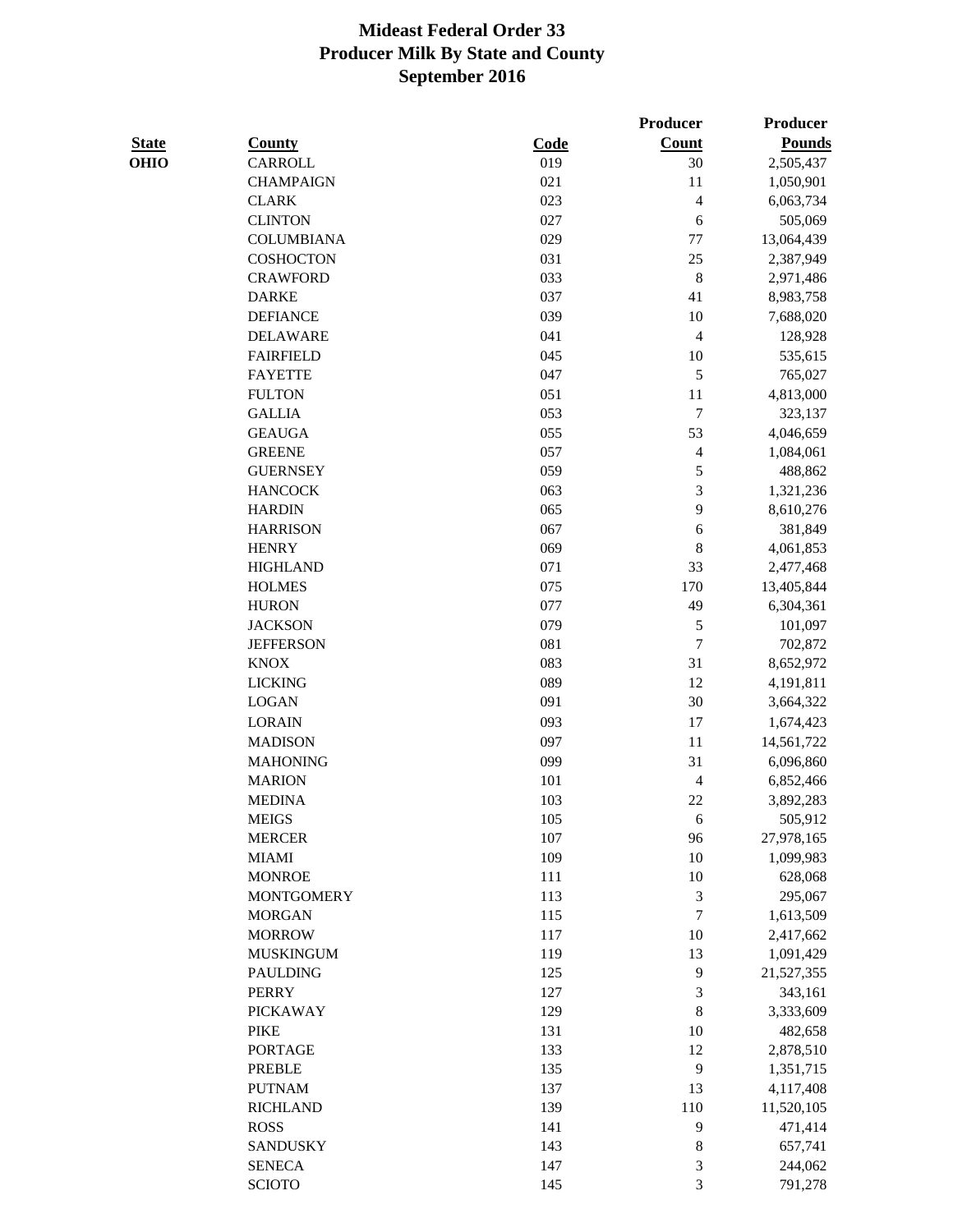|                 |                           | County | <b>Producer</b> | <b>Producer</b> |
|-----------------|---------------------------|--------|-----------------|-----------------|
| <b>State</b>    | <b>County</b>             | Code   | Count           | <b>Pounds</b>   |
| <b>OHIO</b>     | <b>SHELBY</b>             | 149    | 43              | 8,463,558       |
|                 | <b>STARK</b>              | 151    | 73              | 12,301,638      |
|                 | <b>TRUMBULL</b>           | 155    | 29              | 4,056,194       |
|                 | TUSCARAWAS                | 157    | 133             | 15,165,435      |
|                 | <b>UNION</b>              | 159    | 8               | 641,544         |
|                 | <b>VAN WERT</b>           | 161    | 7               | 6,819,337       |
|                 | <b>WASHINGTON</b>         | 167    | 20              | 2,784,745       |
|                 | <b>WAYNE</b>              | 169    | 226             | 51,148,707      |
|                 | <b>WILLIAMS</b>           | 171    | 3               | 7,495,150       |
|                 | <b>WOOD</b>               | 173    | 6               | 8,664,331       |
|                 | <b>WYANDOT</b>            | 175    | 6               | 656,257         |
|                 | RESTRICTED COUNTIES TOTAL | 999    | 13              | 1,087,946       |
|                 | <b>TOTAL FOR OHIO</b>     |        | 1,853           | 378,299,432     |
|                 |                           | County | <b>Producer</b> | <b>Producer</b> |
| <b>State</b>    | <b>County</b>             | Code   | <b>Count</b>    | <b>Pounds</b>   |
| PENNSYLVANIA    | <b>ARMSTRONG</b>          | 005    | 26              | 2,932,307       |
|                 | <b>BEAVER</b>             | 007    | 24              | 1,662,945       |
|                 | <b>BLAIR</b>              | 013    | $10\,$          | 647,514         |
|                 | <b>BRADFORD</b>           | 015    | 21              | 3,209,939       |
|                 |                           | 019    | 29              |                 |
|                 | <b>BUTLER</b>             |        |                 | 3,422,069       |
|                 | <b>CAMBRIA</b>            | 021    | $10\,$          | 748,023         |
|                 | <b>CENTRE</b>             | 027    | $10\,$          | 439,866         |
|                 | <b>CLARION</b>            | 031    | 25              | 2,799,621       |
|                 | <b>CLEARFIELD</b>         | 033    | 8               | 753,865         |
|                 | <b>CLINTON</b>            | 035    | 17              | 973,999         |
|                 | <b>CRAWFORD</b>           | 039    | 122             | 19,069,455      |
|                 | <b>ELK</b>                | 047    | $\,8\,$         | 542,418         |
|                 | <b>ERIE</b>               | 049    | 60              | 5,191,271       |
|                 | <b>FAYETTE</b>            | 051    | 23              | 2,456,440       |
|                 | <b>FOREST</b>             | 053    | 3               | 189,727         |
|                 | <b>HUNTINGDON</b>         | 059    | 17              | 7,103,883       |
|                 | <b>INDIANA</b>            | 063    | 50              | 7,184,630       |
|                 | <b>JEFFERSON</b>          | 065    | 26              | 2,204,049       |
|                 | <b>JUNIATA</b>            | 067    | $\sqrt{5}$      | 270,922         |
|                 | <b>LAWRENCE</b>           | 073    | 33              | 5,968,678       |
|                 | <b>MERCER</b>             | 085    | 67              | 7,627,567       |
|                 | <b>MIFFLIN</b>            | 087    | 12              | 117,987         |
|                 | <b>SOMERSET</b>           | 111    | 67              | 4,870,616       |
|                 | <b>SULLIVAN</b>           | 113    | 7               | 59,403          |
|                 | <b>VENANGO</b>            | 121    | $\sqrt{6}$      | 825,483         |
|                 | <b>WARREN</b>             | 123    | 32              | 1,997,803       |
|                 | <b>WASHINGTON</b>         | 125    | 23              | 2,455,861       |
|                 | WESTMORELAND              | 129    | 39              | 5,460,426       |
|                 | RESTRICTED COUNTIES TOTAL | 999    | 12              | 790,010         |
|                 | TOTAL FOR PENNSYLVANIA    |        | 792             | 91,976,777      |
|                 |                           | County | <b>Producer</b> | <b>Producer</b> |
| <b>State</b>    | <b>County</b>             | Code   | <b>Count</b>    | <b>Pounds</b>   |
| <b>VIRGINIA</b> | <b>ROCKINHAM</b>          | 165    | 4               | 93,052          |
|                 | <b>HARRISONBURG</b>       | 660    | 3               | 72,554          |
|                 | RESTRICTED COUNTIES TOTAL | 999    | 5               | 265,925         |
|                 | <b>TOTAL FOR VIRGINIA</b> |        | 12              | 431,531         |
|                 |                           |        |                 |                 |